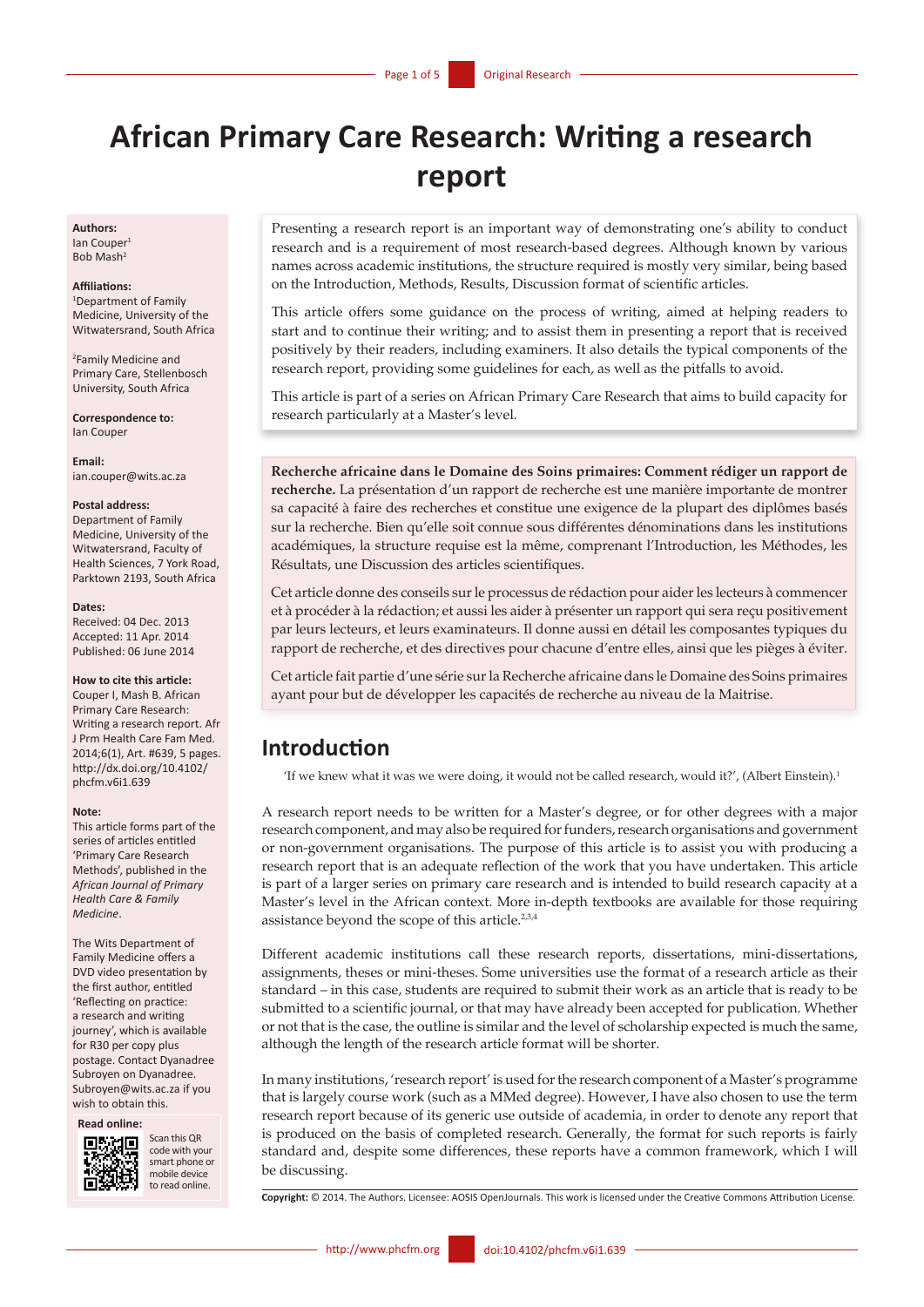Usually, research output (be it a thesis, dissertation or report) is written using the format: Introduction, Methods, Results, Discussion (IMRD). This is also the structure required by most medical journals for research articles. Commonly, this basic outline is expanded in a research report to include the following sections or chapters (excluding title pages, declaration, contents and acknowledgments):

- **Abstract**
- **Introduction**
- Literature review
- **Methods**
- **Results**
- **Discussion**
- Conclusions and Recommendations
- **References**
- Appendices.

# **The process of writing**

Undertaking research involves a particular process or set of processes. Often, if you are completing a postgraduate degree (but this may be the case even in many undergraduate degrees), you would have been required to complete a course in research methods in order to enable you to carry out the kinds of research that you were required to conduct. Writing up the research is no less a process, but you may have been taught less about this step.

How, then, do you go about it? The best way is one step at a time! It is easy to say, but harder to do, and many of us have felt daunted by this task. The author, Jane Yolen, reminds us that: '[*i*]deas are the cheapest part of writing. They are free. The hard part is what you do with ideas you've gathered'.5

Once you have collected and analysed your data and churned out pages of statistics or interview transcripts and themes – what do you do with it? Here is a straightforward way to proceed with writing your report, the key to which is that you do not have to write the report in the IMRD order.

Start first with the methods. In order to do research, a protocol is always required (at least for ethical approval, if not for academic reasons). Thus, you have essentially written the methods section – it is mostly what was in the protocol. You need to remember that you are now describing what you have done, so it is in the past tense and not the future and you need to describe carefully what you actually did, even if you deviated from your protocol, including any obstacles you encountered and how you dealt with them. Then go on to the literature review. Again, you will have done this to some extent in preparing your protocol. Now you can give more space to it. Completing this prepares you well with regard to reviewing and interpreting your results. The introduction could follow as it provides a good lead in and reminds you about the rationale for your research, which is essential for reviewing your results, but many times this is written toward the end. The results are the next logical section, setting out your findings. Move on from this to your discussion, where

you reflect on the findings in the light of the literature, your aims and objectives and your understanding of the issues. The conclusions and recommendations round this off. Add the reference list, make a summary (your abstract) and you are done!

Obviously it is a bit more complicated than this, but it is not the mammoth task that many fear. Before starting, it is important to be familiar with the instructions regarding the layout required by your academic institution (or other organisation) that are intended to guide you. Look for a style guide that can give details regarding the technical issues – such as formatting, chapter and/or section layout, headings, line spacing, referencing style – or look at previous examples. Read other research reports – completed reports by Master's students should be available in your institution's library, or an organisation's research reports would be available online or in a central office.

An important principle is to keep focused. It is very tempting to put in lots of extraneous details simply because one can, but sticking to the aim and objectives is crucial. Always ask yourself how any information helps to build the argument (the 'thesis') that you are presenting through your report. It is important to know when to stop – when you have written enough, but also when you have read and researched enough and simply need to start writing. The novelist James Rollins said:

'I think the worst and most insidious procrastination for me is research. I will be looking for some bit of fact or figure to include in the novel, and before I know, I've wasted an entire morning delving into that subject matter without a word written.'6

Language is important. You need to be able to communicate your findings clearly to your readers – be they examiners, supervisors, fellow researchers or funders. Again, a style guide is helpful. Simple things, such as writing in full sentences, avoiding jargon, writing out abbreviations in full the first time they are used (in addition to having a glossary), as well as using paragraphs and spacing properly, all make a big difference. Use the spelling and grammar checker provided by Microsoft® Word (set to the language and region you are working in!), but remember that this does not remove the need for careful reading and re-reading of what you have written so as to identify errors. If you are required to produce a report in English and it is not your home language, consider requesting the help of a first-language English speaker to review it, either formally by submitting it to a local language school or independent reviewer and/or editor, or informally by asking a friend or colleague to assist.

# **Contents of the report**

What, then, should go into each section or chapter of the report? Each component will be discussed briefly, but recognise that the specifics will vary across organisations and institutions.

### **Abstract**

The abstract is a short summary of the whole report. It should be structured and have clear headings, most commonly using the IMRD format, although often the discussion is replaced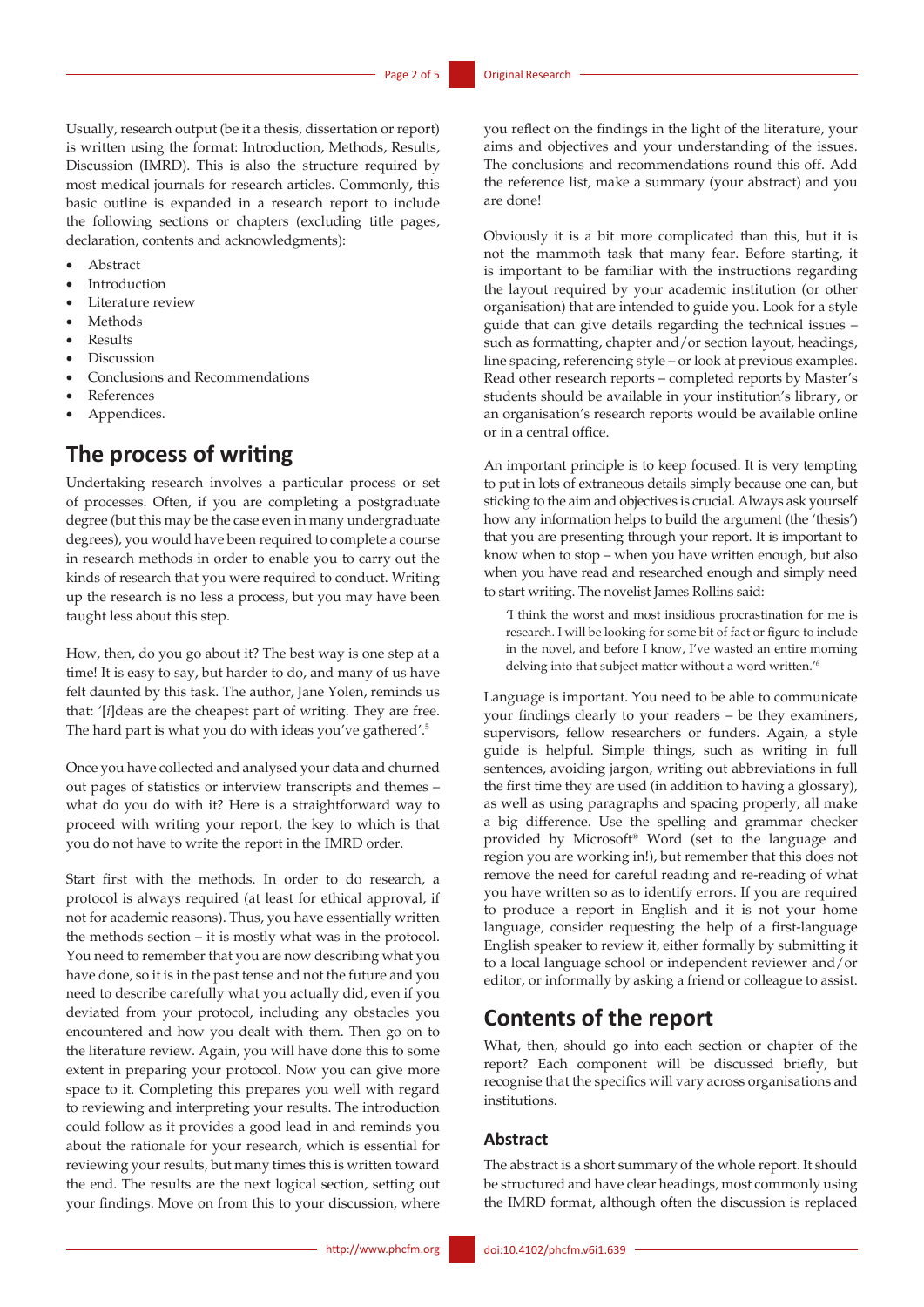with conclusions. It should use different words from the text, but highlight the key issues. It should be less than 500 words long in a research report and half that length in an article format.

### **Introduction**

The introduction sets out the rationale for the study. This should include an argument for the social value of the study, which has been described in the article on reviewing the literature elsewhere in this series. It should establish the importance and relevance of the study and may also give background information and contextual information about the study. A personal motivation may be included.

#### **Literature review**

The literature review, which is sometimes included in the introduction, particularly when writing in a journal article format, is a whole topic on its own (and a separate article in this series is devoted to conducting a literature review). If it is a stand-alone section, this chapter must also be structured, with an overview of the contents, a description of how the review was conducted, a presentation of the key issues described in the literature and a summary of the major outcomes of the review. Remember that the main purpose of the literature review in this section is to make an argument for the scientific value of the study. This argument should address two main issues: what is already known about the topic and the gaps in that knowledge that your research will be addressing.

You might also include a description of how other researchers have sought to answer the questions you are addressing, thus explaining the methodology you have chosen. In some reports, it might also be necessary to describe the theoretical or conceptual framework for your study. How to do this is described in more detail in the article on reviewing the literature.

Note that direct quotations should be avoided as much as possible and literature should be integrated; a shopping-list style, summarising each article that has been read in a few sentences, is very boring and shows limited engagement with the literature. Also, in most instances it is not necessary to provide detailed statistical results from the literature, except where these are key to understanding your chosen research process.

It is important that literature is not presented uncritically; it needs to be evaluated, with arguments for or against the findings being offered, in relation to the review as a whole.

### **Methods**

The methods section starts with the aim and objectives (though some institutions expect that to be included in the introduction). Thereafter there must be a step-by-step explanation of the process followed in carrying out the research – including details of the study design, study setting, study population and how people were sampled or selected, data collection tools and processes and data analysis – regardless of the type of research that was undertaken. Note that details of data collection tools (such as survey forms, questionnaires, interview guides or data sheets) should not be included here; they should be referred to and made available in an appendix. Other articles in this series give detailed explanations of the issues to address with regard to different types of study designs and data.

The methods section should include an explanation of the ethical considerations, as is outlined in the first article of this series. In some cases, it may be sufficient to simply state that ethical approval was obtained and to give the reference number and name of the body that approved the research.

When writing this section, you may also comment on any problems encountered in the process of carrying out your research. The limitations of your methods and the implications thereof are usually tackled later, in the discussion section.

#### **Results**

The results section is often the most poorly presented, yet is the core of your report. You need to be selective about how the data is presented – just because you have collected data does not mean it has to be included and much of it can be presented in tables or graphs without needing detailed description. Present the data that explains or relates to your objectives. If you have carried out your research properly, most, if not all, of your data should be relevant, but there is often unnecessary detail. An example is demographics; these are often collected for comparison purposes between groups and do not need to be presented separately as well as in comparisons, or can be summarised in one paragraph or table, rather than presenting each individual characteristic as if they are data with great meaning.

When presenting data in tables or figures, the item should be introduced and referred to in the text before it is inserted. Each table or figure should be numbered sequentially (a separate list of numbers for tables and for figures) and given a title. If necessary, help the reader to understand and make sense of anything in the table or figure that might be confusing or unclear. Resist the temptation to comment, for example, on the significance of your results in the bigger picture; this should be left for the discussion section. However, it is helpful to highlight or synthesise the results into a logical picture for the reader, indicating what the main take-home messages are from the tables or figures.

The most common mistake is misuse of tables and diagrams. Do not repeat everything in the text that is already presented in tables or figures. Likewise, if it can be said clearly in text, no table or figure is needed. If a table or figure is used, then the readers should be left to look at the details for themselves. Note that some institutions require tables and figures to be placed on separate pages, some require them at the end of the results section and some want them interspersed with text.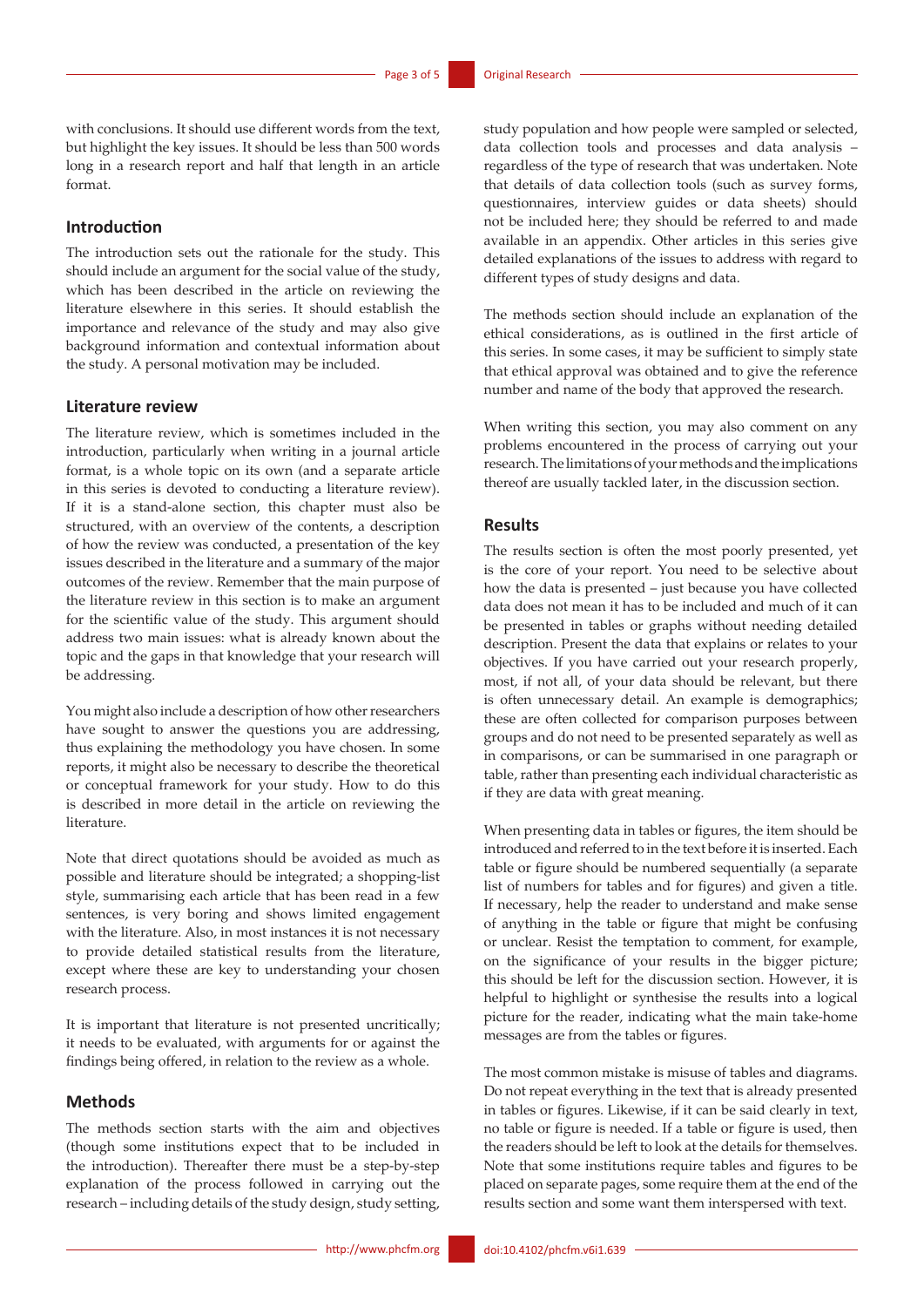The presentation of qualitative data is discussed in the article on qualitative data analysis and presentation of results. In essence, the results section will present the themes that have emerged from your qualitative analysis. Your job as the researcher is to describe carefully your interpretation of each theme *in your own words*. Do not leave the quotations to stand alone as an explanation of the theme, although sometimes labelling a theme with the words of a participant can help you to stay close to the original meaning. Each main point should be supported by a single illustrative quotation and you should only use more than one quotation where these show clearly different perspectives or critical nuances in the data. When inserting the quotations it is often helpful to give some indication of the origin of the quotation so that the reader can contextualise the voice and also see that you are using a variety of sources. However, this should not break confidentiality. When there are many themes, they may be presented in a table, with subthemes and quotations linked to these. With complex issues or rich datasets, it is helpful to synthesise the overall picture that has emerged in the form of a conceptual framework or diagram toward the end of the results section.

### **Discussion**

The discussion section typically has four main focus areas:

- A summary of the key findings that address your aim and objectives.
- A discussion of these key findings in relation to what other researchers have found and to existing practice and policy.
- A discussion of the methodological limitations of your work and how this might influence the interpretation or use of your findings.
- A discussion of your recommendations or the implications of your work for different readership, such as policymakers, future researchers or clinicians.

Researchers often feel a bit helpless at this point, because they have so much data; go back to your objectives and interrogate your data in the light of these. Make sure you are not simply repeating your results in the discussion section. Do not present each of your sets of results systematically in a discussion, with a comment on each. Endeavour rather to synthesise and integrate your findings, interpreting their significance and describing their implications. This is the hardest section, as it requires you to have a good understanding of both your own results and of what is known in the field; and to pull your findings together in order to make sense of them.

The section should include one or more paragraphs on the limitations of your study. Showing you understand the limits of what you have found is important – but be careful not to make sweeping statements; for example, if you say the sample size was too small, explain this statement, because you would have justified your sample size in your methodology. Remember, too, the purpose of different kinds of methodologies – thus, for example, the lack of generalisability of qualitative research is inherent to the method, but you chose the method for other reasons, not for its generalisability.

Recommendations may be part of the discussion or may follow the conclusions as part of that section; either way, the principles are the same. The recommendations must arise from your findings; a common mistake is presenting a bunch of good ideas that you could have listed without even doing the research. Your recommendations should flow directly from your conclusions. Resist the temptation to make a long list – a few well-chosen recommendations are sufficient. And avoid the 'more research is required' recommendation, unless you make it very specific.

### **Conclusion**

'Conclusions' consists of exactly what it says – on the basis of your research what do you conclude? What is the bottom line? Conclusions should be related clearly to each of the objectives that you set for the study.

### **Reference list**

The format of the reference list will depend on the institutional requirements, whether this is a sequential numbering system (such as the Vancouver system), author–date (such as the Harvard system) or another format. The correctness of a reference list is a good indication of how meticulous the researcher is. There are plenty of guides available on the web and your academic institution is likely to have one too. So use one and get it right. Many people use the Microsoft® Word automatic referencing facility for numbered referencing – this is fine, but has drawbacks, such as giving a new number each time a reference is used and not letting you add sections after the reference list. It is much better to use a reference manager such as RefWorks or Endnote (or free software programs, such as Mendeley).

#### **Appendices**

Finally, you will add some appendices. This is where you place your questionnaire or interview guide, if you used such; your ethical clearance certificate; your permission letters to conduct the research; and any extra results that were too detailed to fit into your results section.

## **Publication**

So now you have completed your research report. There is one final critical step – publication! Your research is not really complete until it has been made available publically through a published journal article. Many would argue that it is an ethical obligation to publish – whether or not you have positive findings.

It is beyond the scope of this article to describe the process of publishing an article, save to give a few brief tips. Firstly,